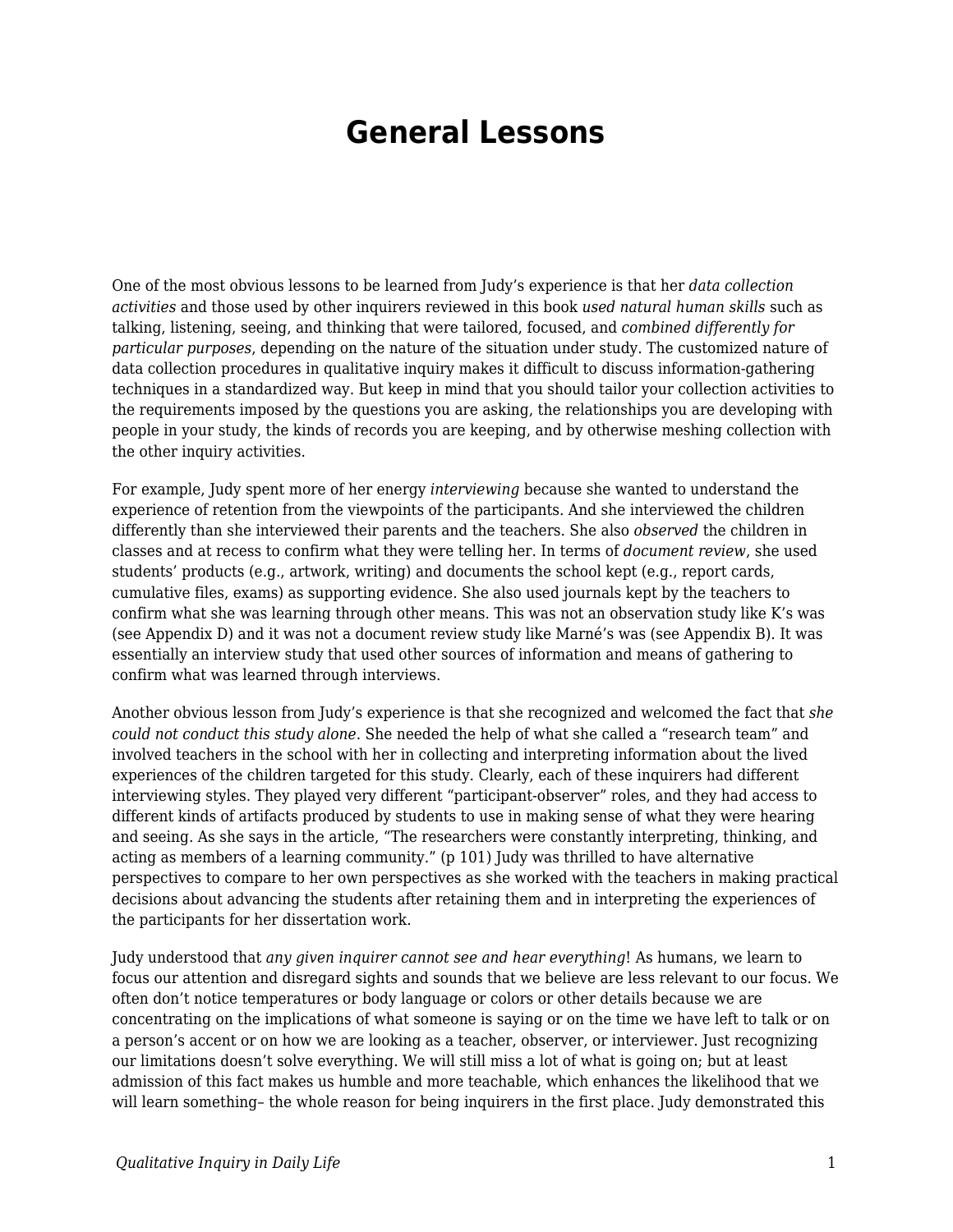realization by inviting the teachers to join her in a team of researchers so she could learn from what they might hear or see. She also acknowledged throughout her reports that what she was concluding was tentative and based on this limited experience. She was willing to go to the literature to see if others could help her. She made it clear that the students and their parents could teach her a lot about the experience of retention.

*Judy demonstrated that whatever inquirers see or hear is filtered* through their experiences, dispositions, biases, energy levels, relationships, roles, time, other resource restrictions, and on and on. We do not just take reality in but create our version of reality through the hearing and seeing experiences. Judy provided some details about who she was and why she was doing this study that could help us understand something about her filters. She acknowledged that she has dispositions and roles that affect what she sees, hears, and thinks. It is easy to imagine that her study would be very different if she were Garry, Marné, or Kyleen. Her story about these five students and the adults associated with them is *her* story.

*Judy's study is an example of the fact that the inquirer's presence makes a major difference* in what it is possible to hear or see in others while you are there listening and watching. The roles you are developing with people and your relationships with them have something to do with this, but the roles they are playing and the nature of the situation you are in makes a big difference too. If Judy had been a graduate student from a neighboring university, she would have developed very different kinds of relationships with the participants in this study; they would have told her a different story, and she would have heard a different story. Likewise, if she had been a fifth grade teacher or a district curriculum specialist or an interested citizen and *not* the assistant principal, she would have had a very different experience. The roles she and the others played together would have changed. She would have heard and seen different things and come up with a different story.

As an administrator, Judy was able to *spend some time hanging around, getting to be part of the world she was inquiring into* before she asked any specific questions. Give people a chance to get to know *you* so they will be willing to let you get to know *them*. This involves evolving a role in the situation that is legitimate from the participants' point of view and that also puts you in a position to learn from them about their ways of experiencing the world. Judy had a legitimate role from the beginning. She had been a teacher and a assistant principal before she began this particular inquiry. She *had* been "hanging around" the school and was trusted by people with whom she was working. When she talked to parents, they knew that she would be influential in retaining or promoting their children. The teachers knew that she could move children from their classroom to another if she chose to do so. Her role was legitimate and inside the organization she was studying. This is generally the case for educators who decide to become qualitative inquirers. They are already insiders. Certainly, they can choose to conduct inquiry outside the situations in which they are already insiders. For example, a teacher could investigate the principal's office and activities or the experiences of another teacher, even within the school and that would involve some adjustment while they became part of the "world" outside their normal context. A good place to begin doing qualitative inquiry is within your world as it now exists so you can build from the relationships and roles you have already established.

Although it is difficult to discern from her report, it is likely that Judy *recorded as much detail as possible*. Particulars are essential to understanding and interpretation. As Hunter and Foley (1976) note, the statement: "The woman behind the drugstore counter was angry," is a *label*, while the statement: "The woman behind the drugstore counter became red in the face, began to tremble, gestured back and forth with a clenched right fist, spoke quickly and much more loudly than she had